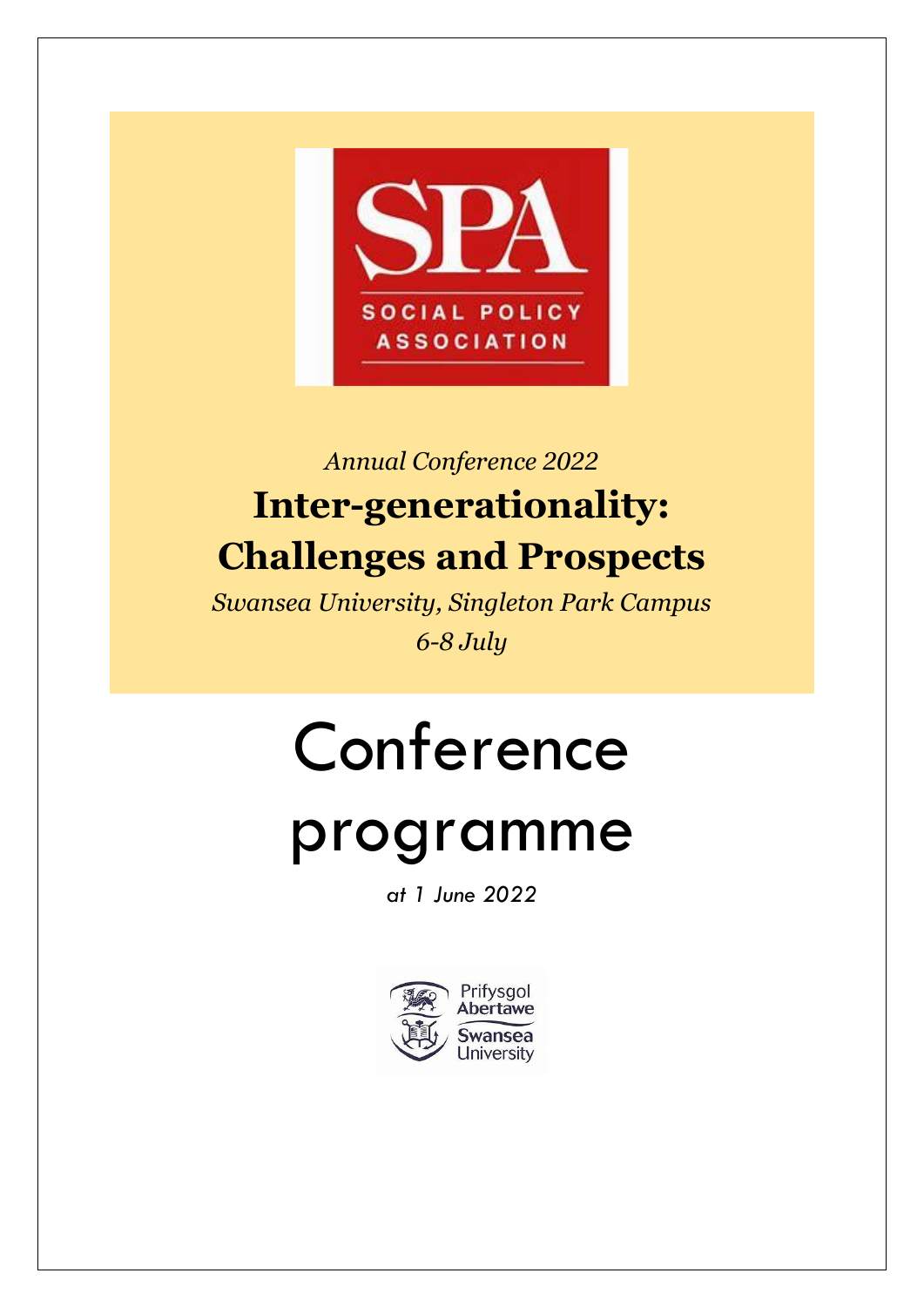## *Programme Overview*

| <b>Wednesday 6 July</b>                       |                                                                                                                  |  |
|-----------------------------------------------|------------------------------------------------------------------------------------------------------------------|--|
| 11:00                                         | Registration, coffee, buffet lunch from 11:45 (Taliesin)                                                         |  |
| 12:30                                         | Welcome Address (Chair, SPA)<br>Welcome by organisers                                                            |  |
| $13:00 - 14:20$                               | Plenary session 1: Minouche Shafik*                                                                              |  |
| $14:30 - 16:00$                               | Paper session 1                                                                                                  |  |
| $16:00 - 16:30$                               | <b>Break</b>                                                                                                     |  |
| $16:30 - 18:00$                               | <b>Paper session 2</b>                                                                                           |  |
| $18:00 - 18:45$                               | <b>SPA AGM</b>                                                                                                   |  |
| $18:45 - 19:30$                               | Publishers' reception                                                                                            |  |
|                                               | Thursday 7 July                                                                                                  |  |
| $09:00 - 10:30$                               | Paper session 3                                                                                                  |  |
| $10:30 - 11:00$                               | <b>Break</b>                                                                                                     |  |
| $11:00 - 12:15$                               | Plenary session 2: Generations in a Small Nation                                                                 |  |
| $12:30 - 13:15$                               | Lunch (Taliesin)                                                                                                 |  |
| $13.15 - 14.45$                               | Paper session 4                                                                                                  |  |
| $14:45 - 15:15$                               | <b>Break</b>                                                                                                     |  |
| $15:15 - 16:45$                               | Paper session 5                                                                                                  |  |
| $16:45 - 18:15$                               | Plenary session 3: Covid Realities                                                                               |  |
| $18.15 - 19.00$                               | Inside REF 2021: Nick Ellison (Chair of UoA 20)                                                                  |  |
| from 19:15<br>(National Waterfront<br>Museum) | Publishers' reception<br>Conference dinner<br>President's Address: Baroness Lawrence<br><b>SPA Annual Awards</b> |  |
| <b>Friday 8 July</b>                          |                                                                                                                  |  |
| $09:00 - 10:30$                               | Paper session 6                                                                                                  |  |
| $10:30 - 11:00$                               | <b>Break</b>                                                                                                     |  |
| $11:00 - 12:30$                               | Paper session 7                                                                                                  |  |
| $12:30 - 13:15$                               | Lunch (Taliesin)                                                                                                 |  |
| $13.15 - 14.30$                               | Plenary session 4: Chiara Saraceno*                                                                              |  |
| 14:30                                         | <b>Closing remarks</b>                                                                                           |  |
| $14:45 - 15:30$                               | <b>SPA Executive meeting</b>                                                                                     |  |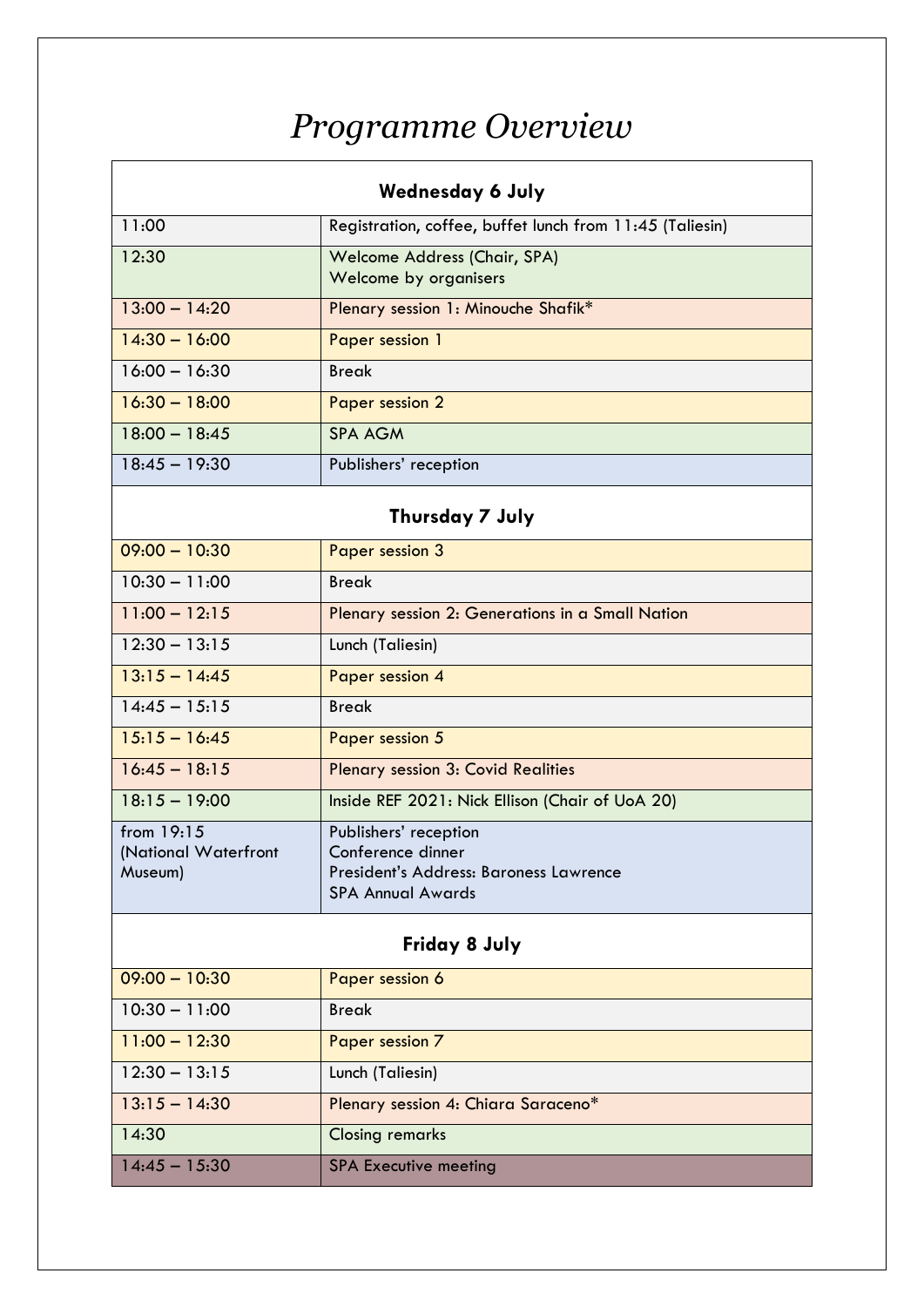### *Paper sessions*

#### Rooms to be confirmed

#### **Wednesday 6 July**

| Paper Session 1: 14:30 - 16:00                                         |                                                               |                                                                                                                                           |  |
|------------------------------------------------------------------------|---------------------------------------------------------------|-------------------------------------------------------------------------------------------------------------------------------------------|--|
| (Symposium)<br>Understanding new directions in                         | Lukas Lehner                                                  | Employing the unemployed of<br>Marienthal: Evaluation of a<br>guaranteed job program                                                      |  |
| activation policy: experiences,<br>partnerships and place              | Anne Green                                                    | Why localise employment policy?<br>Advantages and disadvantages                                                                           |  |
|                                                                        | <b>Katy Jones</b>                                             | of a place-based approach<br>Exploring employers'<br>experiences of Universal Credit<br>and Active Labour Market Policy                   |  |
|                                                                        | Ingun Borg                                                    | Universal Credit In-Work<br>Progression: Using the Capability<br>Approach to understand People,<br>Places and 'Productive use of<br>time' |  |
| (Symposium)<br>Climate justice, social policy and<br>the energy crisis | Matthew Scott*                                                | Red October: assessing policy<br>mitigations in a time of energy<br>crisis and climate crisis                                             |  |
|                                                                        | Carolyn Snell                                                 | Understanding vulnerability to<br>the net zero transition in the UK:<br>a conceptual framework                                            |  |
|                                                                        | <b>Harriet Thomson</b>                                        | Reporting the activities of the<br>CUSP group: a framework for<br>mainstreaming climate change<br>within social policy                    |  |
| Poverty                                                                | <b>Raymond Tang</b><br>(for Chee Hon Chan)                    | The innovativeness of a social<br>innovation fund for poverty relief:<br>Experience from Hong Kong                                        |  |
|                                                                        | Maria Clara Oliveira [needs to be<br>Wed or morning of Thurs] | The conflict-poverty nexus:<br>examining the case of Cabo<br>Delgado                                                                      |  |
|                                                                        | Juliet Stone                                                  | Poverty at the end of life in the<br>UK                                                                                                   |  |
| <b>Impacts of COVID</b>                                                | Lizzie Ward*                                                  | An Intergenerational Divide in the<br>context of Covid-19?                                                                                |  |
|                                                                        | Meret Lütolf*                                                 | What remains? Restructurings<br>within families' organization of<br>work and care due to Covid-19<br>measures                             |  |
|                                                                        | Maria Cheshire-Allen                                          | COVID-19 impact on the support<br>and management of older people<br>in Wales: The COSMO study                                             |  |
| <b>Families 1</b>                                                      | Jiayu Zhang                                                   | <b>Comparison between Generations</b><br>of the Family's Role in Long-term<br>Care Provision for the Aged in                              |  |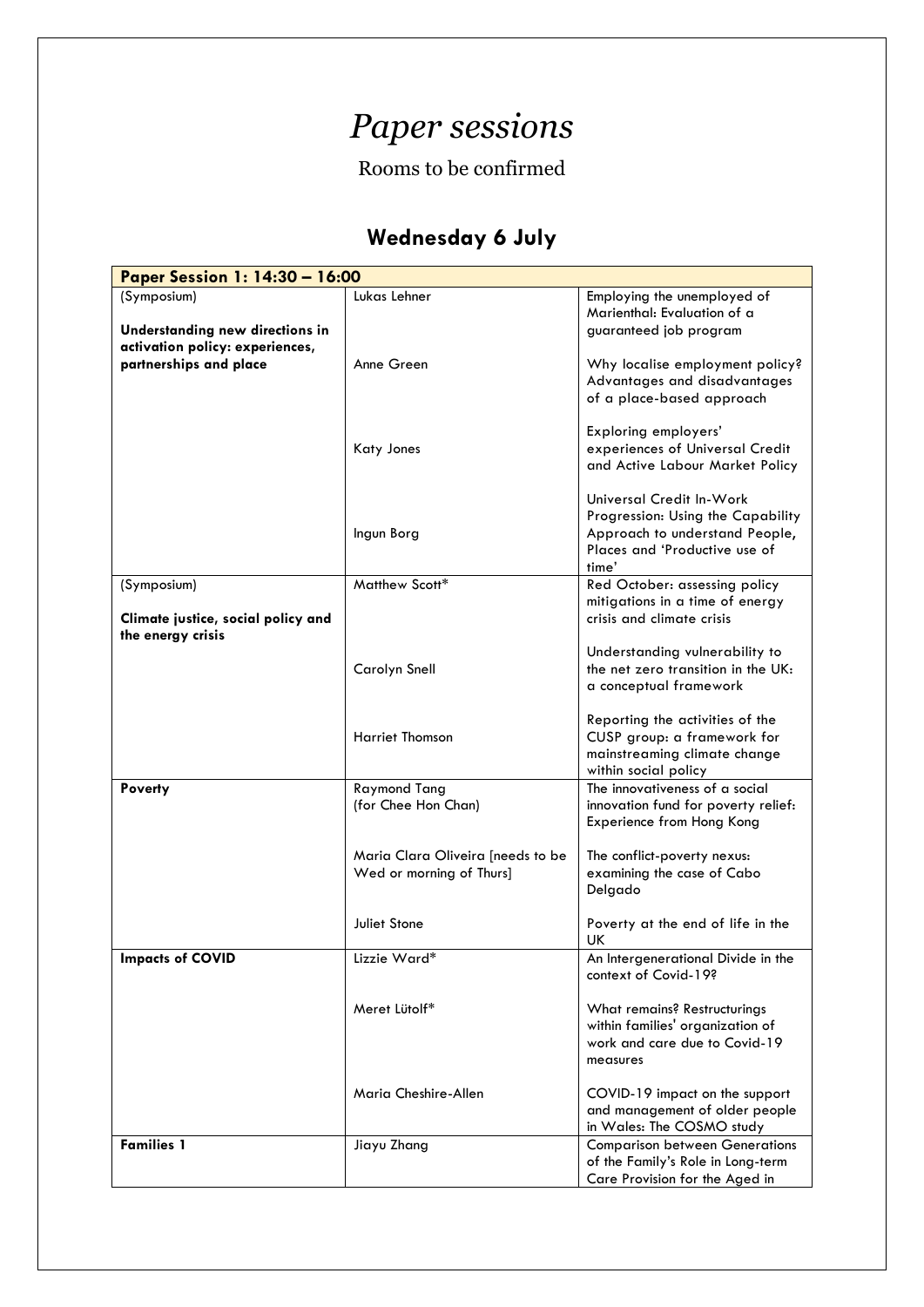|                                                                           |                            | China: A Case Study of<br>Guangzhou                                                                                                                                             |
|---------------------------------------------------------------------------|----------------------------|---------------------------------------------------------------------------------------------------------------------------------------------------------------------------------|
|                                                                           | Ruth Webber                | "I was the bank for mum and<br>dad": The financial arrangements<br>of families where young adults live<br>with parents in low-income<br>households                              |
|                                                                           | Lucy Grimshaw              | Inter-generational familial<br>solidarity: Experiences of kinship<br>carers in the north east of England                                                                        |
| <b>Social Care 1</b>                                                      | Jenni Suen*                | A systematic review of typologies<br>on aged care system components<br>to facilitate complex comparisons                                                                        |
|                                                                           | Valentina Zigante          | How can the adult social care<br>sector develop, scale and spread<br>innovations? A review of the<br>literature from an organisational<br>perspective                           |
|                                                                           | Juliette Malley            | Understanding the character of<br>innovations in adult social care in<br>England: a novel application of<br>scoping review methods for<br>informing an under-researched<br>area |
| <b>Education</b>                                                          | Caitlin Webb               | Levelling up education opportunity:<br>an exploration of the UK<br>governments levelling up agenda                                                                              |
|                                                                           | <b>Carl Purcell</b>        | Feeling the Pressure? The Role and<br>Responsibilities of Designated<br>Safeguarding Leads in Schools                                                                           |
|                                                                           | Paulo José Whitaker Wolf*  | Early childhood care and<br>education services in Brazil:<br>characteristics and challenges                                                                                     |
| Paper Session 2: 16.30 - 18:00                                            |                            |                                                                                                                                                                                 |
| (Symposium)<br><b>SPA Employment and Social</b><br>Security Group, part 1 | Sharon Wright              | 'Heroes or villains? Migrant<br>essential workers and social<br>security during Covid-19'                                                                                       |
|                                                                           | <b>Ben Baumberg Geiger</b> | Hunger and the welfare state:<br>Food insecurity among benefit<br>claimants in the UK                                                                                           |
|                                                                           | Lisa Scullion              | Veterans, Covid-19 and the<br>benefits system - what happens<br>when 'business as usual' resumes?                                                                               |
|                                                                           | <b>Thomas Rochow</b>       | Anger and Alienation:<br>Understanding the emotional<br>response to the threat, and<br>experience, of benefit sanctions<br>among young people                                   |
| (Symposium)<br>'Building Back Better': Reflections                        | <b>Ruth Patrick</b>        | Hope/lessness & social security:<br>narratives, policies & acts of<br>resistance                                                                                                |
| from Covid Realities on future<br>directions for social security          | <b>Maddy Power</b>         | "There are a substantial number of<br>White families in this area who                                                                                                           |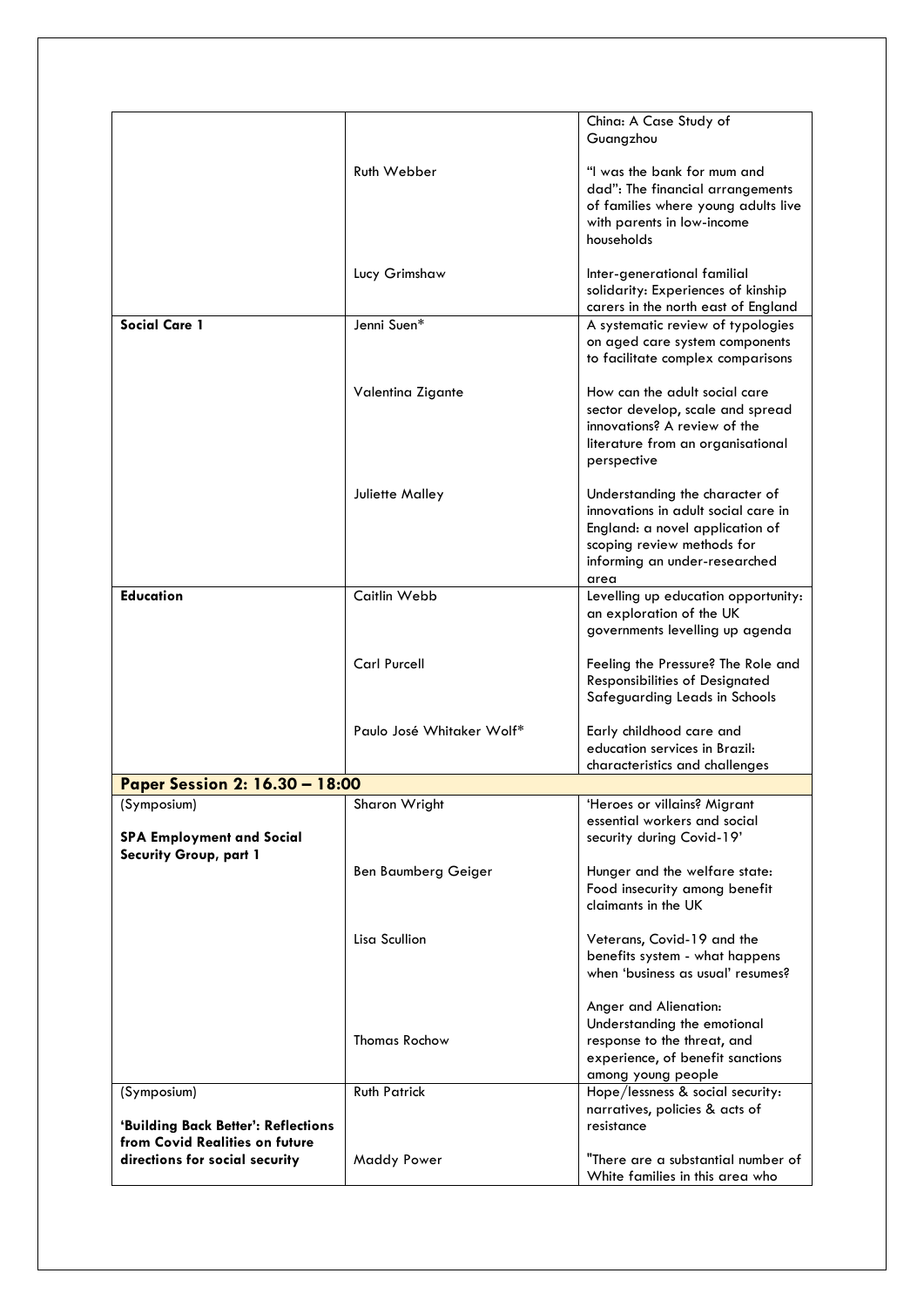|                                   |                        | couldn't care less about education<br>and schools": Whiteness, racism<br>and food charity                                                                                                                                             |
|-----------------------------------|------------------------|---------------------------------------------------------------------------------------------------------------------------------------------------------------------------------------------------------------------------------------|
|                                   | Katie Pybus            | Pressure upon pressure: Social<br>security as a public mental health<br>intervention                                                                                                                                                  |
|                                   | Jim Kaufman            | Covid-19 and the melancholic crisis<br>of reform                                                                                                                                                                                      |
| <b>Climate Emergency</b>          | <b>Ben Edwards</b>     | Bushfires, floods, drought and<br>pandemics and the implication for<br>the mental health of children and<br>adolescents: Vulnerability and<br>resilience in an Australian national<br>birth cohort study                              |
|                                   | Elen Stokes*           | Ministries for the Future                                                                                                                                                                                                             |
|                                   | <b>Elke Heins</b>      | Varieties of Just Transition?<br>International Organisations and<br><b>Eco-Social Policy Approaches</b>                                                                                                                               |
| Children, Care and Well-being     | <b>Helen Norman</b>    | How does fathers' childcare<br>involvement affect children's<br>educational attainment in the first<br>year of primary school in England?                                                                                             |
|                                   | Stefan Kühner          | The Moderating and Mediating<br>Role of Psychosocial Social Capital<br>in the Relationship Between East<br>Asian Children's Socioeconomic<br>Status and Subjective Well-Being:<br>Evidence from South Korea,<br>Taiwan, and Hong Kong |
|                                   | Ruby Chau              | Productivism and children's rights<br>to early childhood education and<br>care (ECEC) and informal care                                                                                                                               |
| <b>Exploitation and Exclusion</b> | Ndiweteko Nghishitende | Women's journeys after 'modern<br>slavery' in the United Kingdom:<br>Motherhood as an important<br>'social location' of analysis for<br>policy consideration                                                                          |
|                                   | Bozena Sojka           | Challenges of support for children<br>and families with no recourse to<br>public funds (NRPF) in policy and<br>practice during Covid-19<br>pandemic.                                                                                  |
|                                   | Patricia Hynes*        | Children and Young People<br>affected by Human Trafficking<br>and/or 'Modern Slavery' in the UK                                                                                                                                       |
| <b>Older People</b>               | David Pritchard*       | Ageing and missing persons:<br>examining the multi-disciplinary<br>boundaries of missing person<br>incidents amongst older people                                                                                                     |
|                                   | Cemre Canbazer Sanli*  | The Active Ageing Paradigm and<br>the Labour Market Activation of<br>the Elderly Population in Turkey:<br>A Qualitative Documentary<br>Analysis                                                                                       |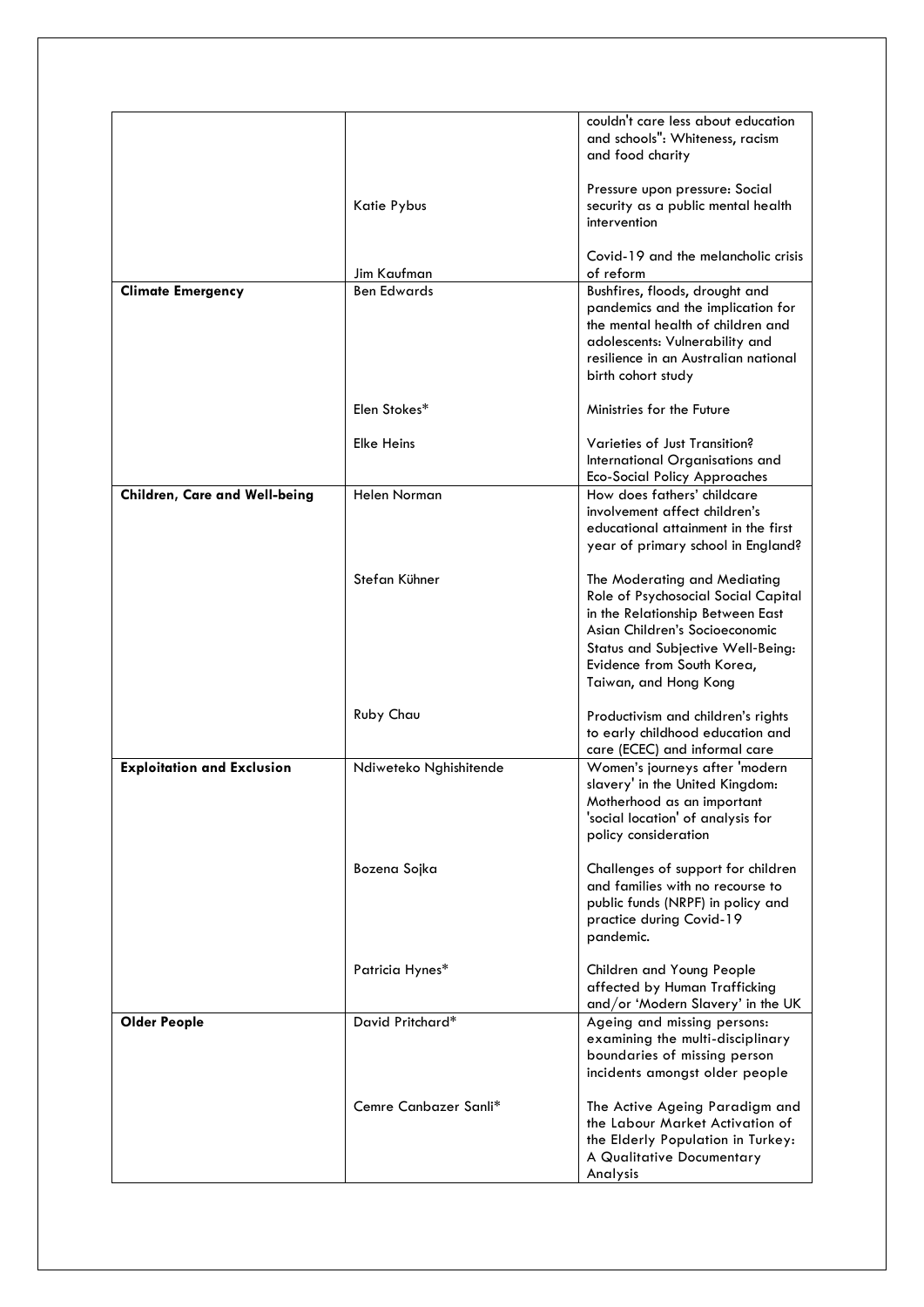|        | Steve Rolfe        | Responsibility for enabling<br>ageing-in-place: Exploring the<br>role of social housing providers<br>in relation to assistive technology<br>for older people |
|--------|--------------------|--------------------------------------------------------------------------------------------------------------------------------------------------------------|
| Work 1 | Matt Dickson*      | The Scarring Effect of Graduate<br>Underemployment: Evidence from<br>the UK                                                                                  |
|        | Andrew Dunn*       | Attitudes to Work and Time Spent<br>Unemployed: Evidence from the<br>Longitudinal Study of Young<br>People in England (LSYPE)/Next<br>Steps                  |
|        | Mo Moldir Kabylova | Factors contributing to and<br>preventing mothers of children 1-<br>6 aged from participating in the<br>Jabour market in Kazakhstan                          |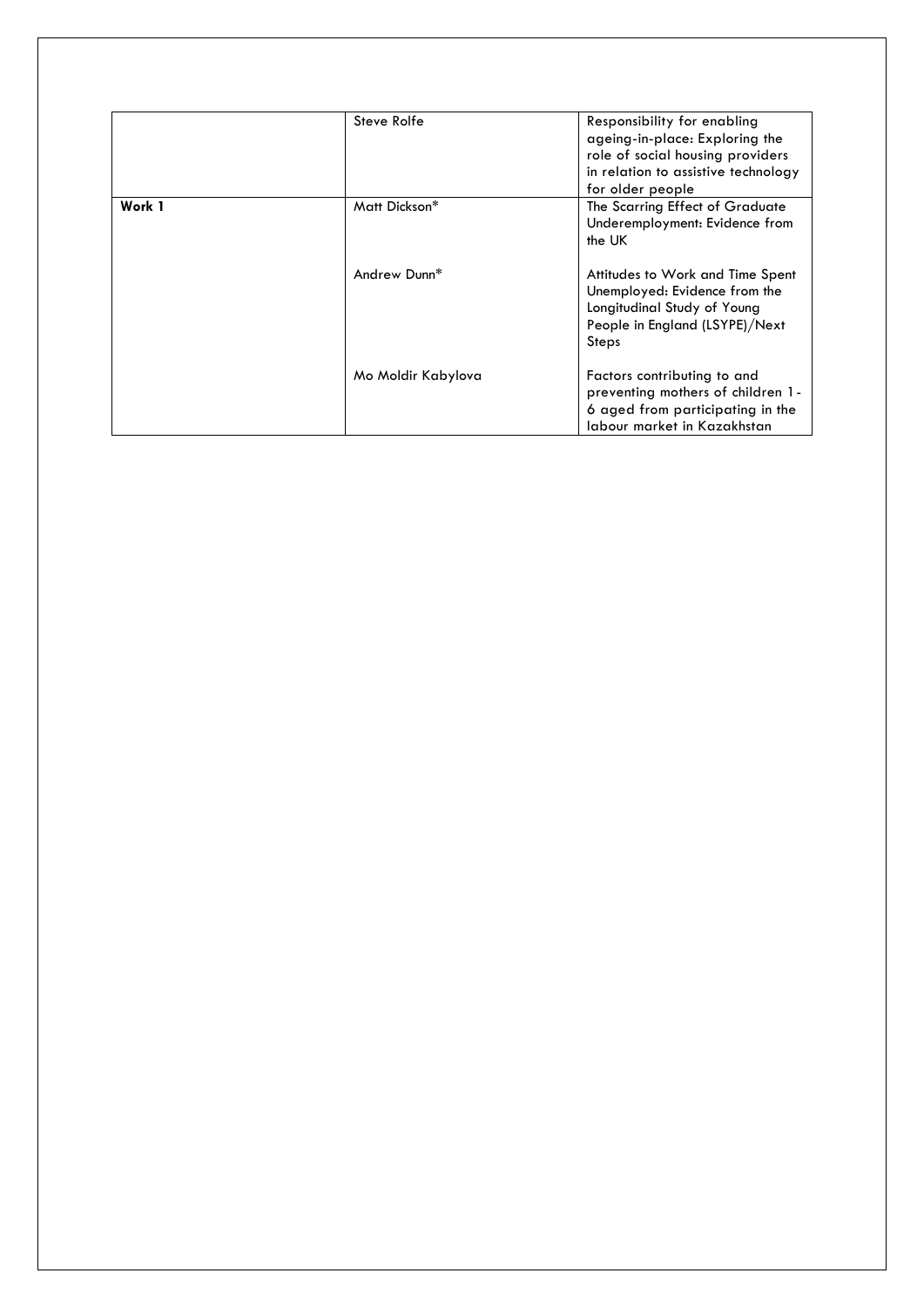#### **Thursday 7 July**

| Paper session 3: 9:00 - 10:30                                            |                             |                                                                                                                                                                     |  |
|--------------------------------------------------------------------------|-----------------------------|---------------------------------------------------------------------------------------------------------------------------------------------------------------------|--|
| (Symposium)                                                              | James Gregory               | Homes, Housing and Taxation                                                                                                                                         |  |
| <b>Taxation and Social Policy,</b><br>part 1                             | Karen Rowlingson            | Wealth Taxation: the case for<br>reform                                                                                                                             |  |
|                                                                          | Paul Bridgen                | A fairer path to Net Zero: the<br>current impact of UK<br>environment-related                                                                                       |  |
|                                                                          |                             | taxation and how this needs to<br>change                                                                                                                            |  |
| (Symposium)                                                              | Katie Colliver*             | Incoherent and indefensible? A<br>normative analysis of young                                                                                                       |  |
| Housing and the Wider Welfare<br><b>State: Addressing the challenges</b> |                             | people's position in the UK's social<br>security and homelessness systems                                                                                           |  |
|                                                                          | Alex Marsh                  | Asking the impossible? Trying to<br>manage the pressures on social<br>housing through allocations policy                                                            |  |
|                                                                          | Katherine Hill              | Independent but intertwined:<br>Young adults living with parents<br>and the social security system.                                                                 |  |
| <b>Disability and Wellbeing 1</b>                                        | Katrine Callander*          | Autistic women and Late Diagnosis:<br><b>Excluded Subjectivities</b>                                                                                                |  |
|                                                                          | Becki Meakin*               | Behind Closed Doors: The longer-<br>term impacts of COVID-19 on<br>independent living for d/Deaf and<br>Disabled people                                             |  |
|                                                                          | <b>Anne Collis</b>          | 'Are we nearly there yet?' 50<br>years of policy journey in Wales<br>towards an ordinary life for<br>people with learning disabilities                              |  |
| <b>Social Mobility and Young</b><br>People                               | Louise Gazeley*             | Understanding differences in<br>prospective first generation<br>entrants' higher education<br>decision-making in England: an<br>ecology of intersecting influences. |  |
|                                                                          | Dorota Szpakowicz*          | Does Scotland truly get it right for<br>every young person? Theoretical<br>and empirical analysis of the<br>NEET-focused policy landscape in<br>Scotland.           |  |
|                                                                          | Laura Bentley               | Social mobility, COVID-19 and a<br>'lost generation' of young<br>graduates: The case of working-<br>class women                                                     |  |
| <b>Civil Society 1</b>                                                   | Meta Zimmeck                | PPE Volunteers 'step up' during the<br>pandemic: Some lessons for theory<br>and action                                                                              |  |
|                                                                          | Elizabeth Cookingham Bailey | Fighting at the margins: The<br>advocacy functions of the<br>voluntary sector during the<br>COVID-19 pandemic in Wales<br>and Scotland                              |  |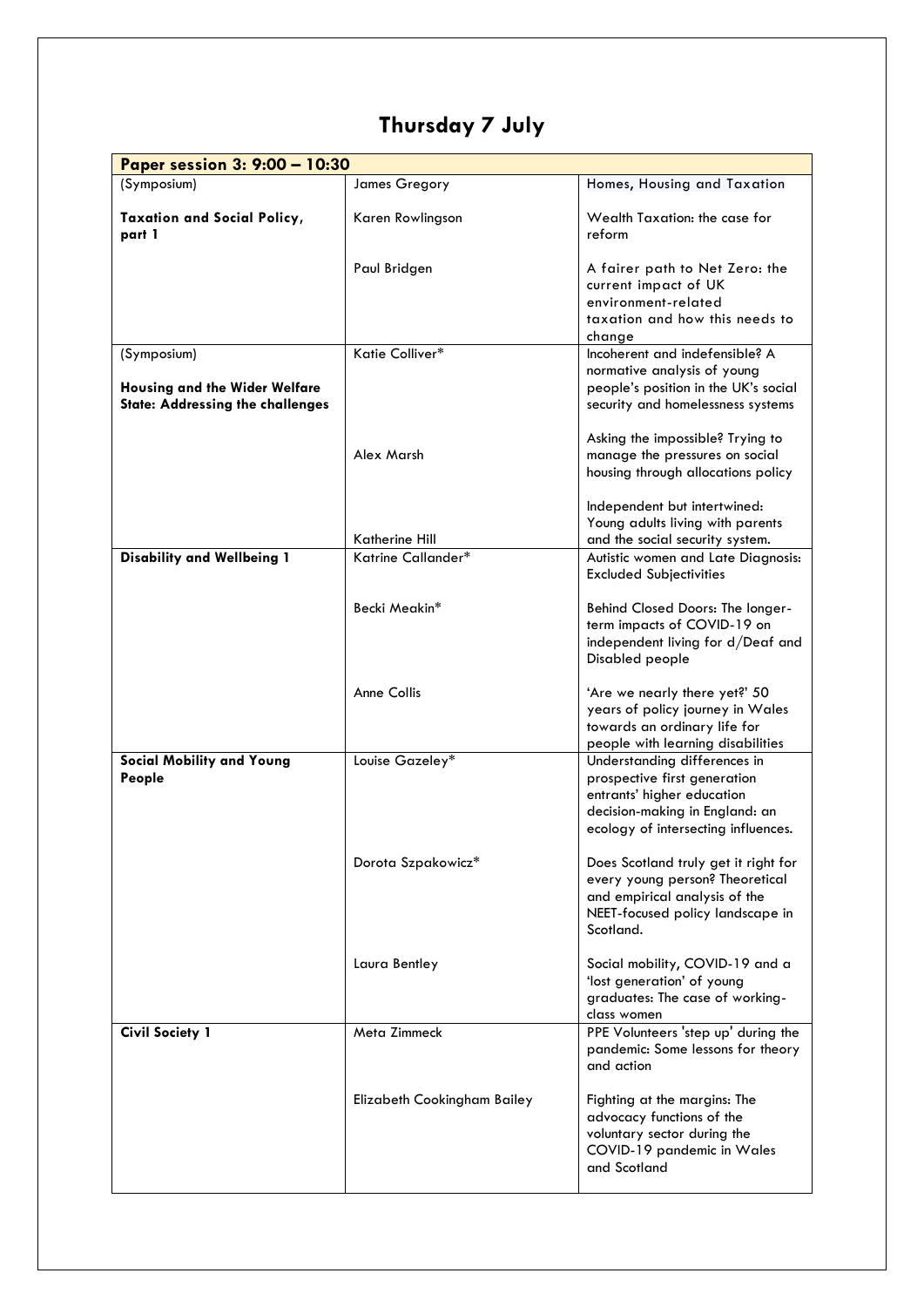|                                                                                            | John Mohan                | The UK's charities before and<br>during the Covid pandemic:<br>expectations and evidence                                                                         |
|--------------------------------------------------------------------------------------------|---------------------------|------------------------------------------------------------------------------------------------------------------------------------------------------------------|
| <b>Social Protection 1</b>                                                                 | Rana Jawad                | Social assistance and social<br>protection in developing country<br>contexts: Evidence from the Middle<br>East and North Africa (MENA)<br>region                 |
|                                                                                            | ljin Hong*                | Diversity of welfare types in<br>China: An assessment based on<br>provincial-level social expenditure<br>data                                                    |
|                                                                                            | <b>Antonios Roumpakis</b> | Towards a gendered welfare<br>state typology: a comparative<br>analysis of selected OECD and<br>East Asian welfare states                                        |
| <b>Stakeholders and Collaboration</b>                                                      | Angelica Börjesson*       | David against Goliath? The silent<br>clash of authoritative knowledge in<br>the Swedish social insurance<br>system                                               |
|                                                                                            | Elizabeth Such            | Policy collaborations to reduce<br>inequalities. A systematic review of<br>the dynamics of intersectoral<br>collaboration                                        |
|                                                                                            | Margarita Barer           | Transparency in Local<br>Government: Exploring the<br>Citizens' Beliefs and Attitudes<br>Toward Transparency through a<br>Systematic Review of the<br>Literature |
| Paper session 4: 13:15 - 14:45                                                             |                           |                                                                                                                                                                  |
| (Symposium)                                                                                | Jelena Sakure             | Introduction                                                                                                                                                     |
| Intergenerational research and<br>practice for sustaining social care<br>in the UK, part 1 | Stephanie Green           | Intergenerational research and<br>practice for sustaining social care<br>in the UK                                                                               |
|                                                                                            | Mirain Roberts            | Challenges and obstacles facing<br>intergenerational projects pre and<br>during covid.                                                                           |
| (Symposium)                                                                                | Jane Millar               | Round up the usual assumptions:<br>Universal Credit and behaviour                                                                                                |
| <b>SPA Employment and Social</b><br><b>Security Group, part 2</b>                          | Cara Molyneux             | 'Flex-able' Working: Disabled<br>People and Small and Medium<br>Size Enterprises                                                                                 |
|                                                                                            | Levana Magnus             | Activating coupled parents: Work<br>coaches' experiences of delivering<br>labour market activation under<br><b>Universal Credit</b>                              |
|                                                                                            | Laura Robertson*          | Serving the Future: reducing and<br>preventing in-work poverty in the<br>hospitality sector in Scotland                                                          |
| <b>Ethnicity and Migration 1</b>                                                           | Sebnem Eroglu             | Are migrants more satisfied with<br>their lives than stayers? Evidence<br>from a multi-site and<br>intergenerational study                                       |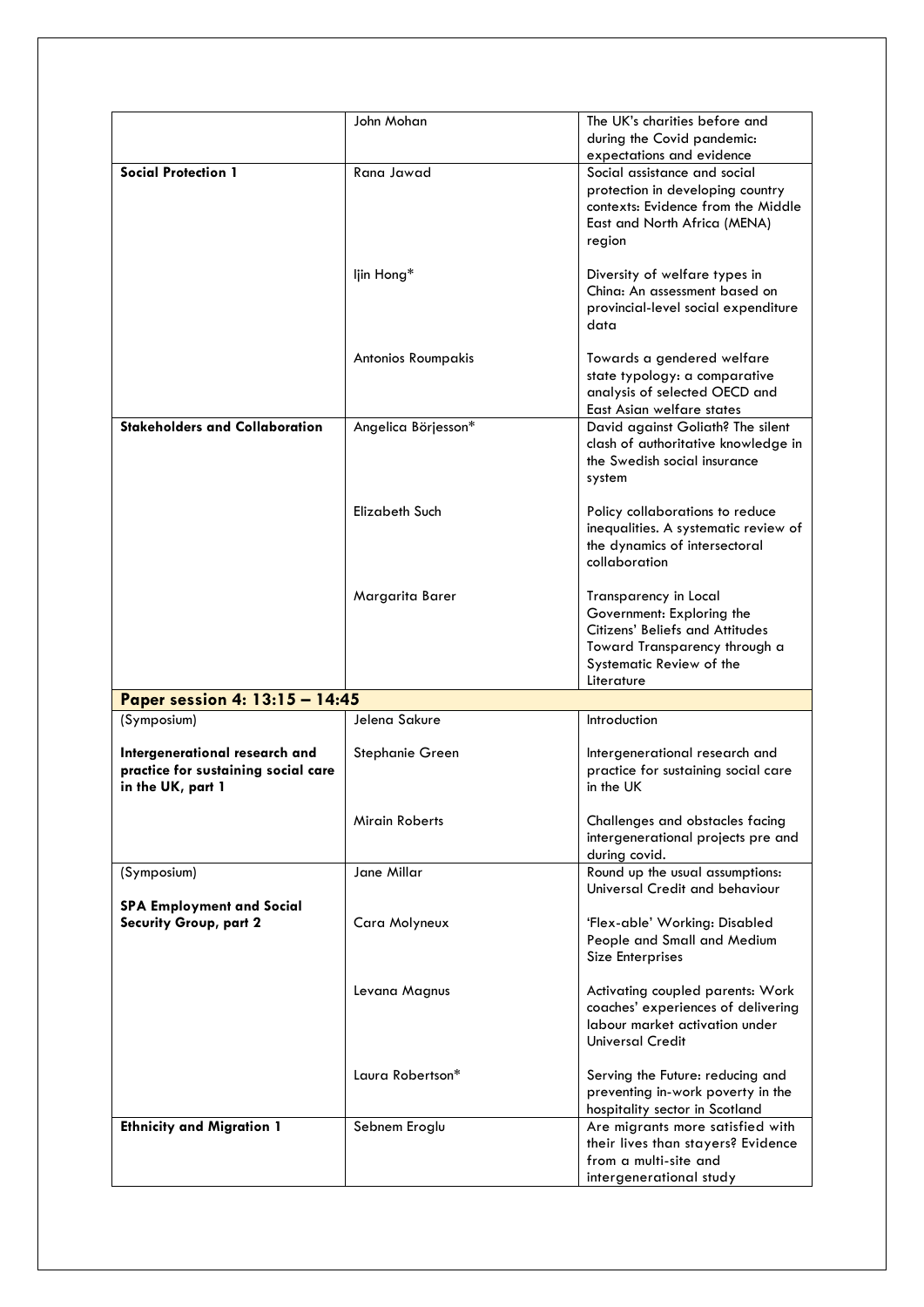|                                   | Rattiya Fisher         | Ethnic minorities and COVID-19:<br>Lessons learned and future<br>provision                                                                                         |
|-----------------------------------|------------------------|--------------------------------------------------------------------------------------------------------------------------------------------------------------------|
|                                   | Palash Kamruzzaman     | Sustaining support for the<br>Rohingya Refugee Response<br>conference - staging Hamlet<br>without the Prince of Denmark?                                           |
| <b>Social Divisions 1</b>         | <b>Peter Matthews</b>  | LGBT+ assets and welfare in the<br>UK.                                                                                                                             |
|                                   | Remo Siza              | The shifting relations of the<br>middle class and the welfare<br>state                                                                                             |
|                                   | <b>Kate Summers</b>    | An Anatomy of 'Covid<br>Exceptionalism': how benefit<br>claimants during Covid-19<br>constructed 'them' and 'us'                                                   |
| <b>Families 2</b>                 | Kjetil Lundberg*       | Temporality and trust in complex<br>family interventions - views from<br>family coordinators                                                                       |
|                                   | <b>Hilde Danielsen</b> | Small moments or turning points<br>for long-term poor families?<br>Norwegian Parents' experiences<br>of having a family coordinator                                |
|                                   | <b>Carl Purcell</b>    | Family Replacement Care: The<br>Development of Shared Lives<br>Schemes in England                                                                                  |
| <b>Civil Society 2</b>            | Amy Sanders            | Paragons or pariahs? The<br>positioning of children and young<br>people in how local civil society<br>manifests polarisation                                       |
|                                   | Jason Wood             | The power to act: charting the<br>evolution of community<br>organising in the UK                                                                                   |
|                                   | Wendy McKeen           | The Practice of "Contained<br>Critique" by Progressive Social<br>Policy Actors in Ontario's Poverty<br>Debate of the Past Decade                                   |
| <b>Disability and Wellbeing 2</b> | Dilshan Fernando*      | The Limited Use of ICT Solutions<br>for Peripheral Inaccessibilities<br>Faced by People with Disabilities<br>in Myanmar                                            |
|                                   | <b>Grace Chang</b>     | Is more screen time bad for<br>adolescent wellbeing?                                                                                                               |
|                                   | <b>Tammy Campbell</b>  | What can birth month disparities<br>tell us about problems with the<br>systems that should serve children<br>with 'Special Educational Needs<br>and Disabilities'? |
| <b>Social Justice</b>             | <b>Tim Fowler</b>      | Are you OK, Boomer? The case<br>for the social integration of the<br>elderly                                                                                       |
|                                   | Hartley Dean*          | Altruism or Sociality?                                                                                                                                             |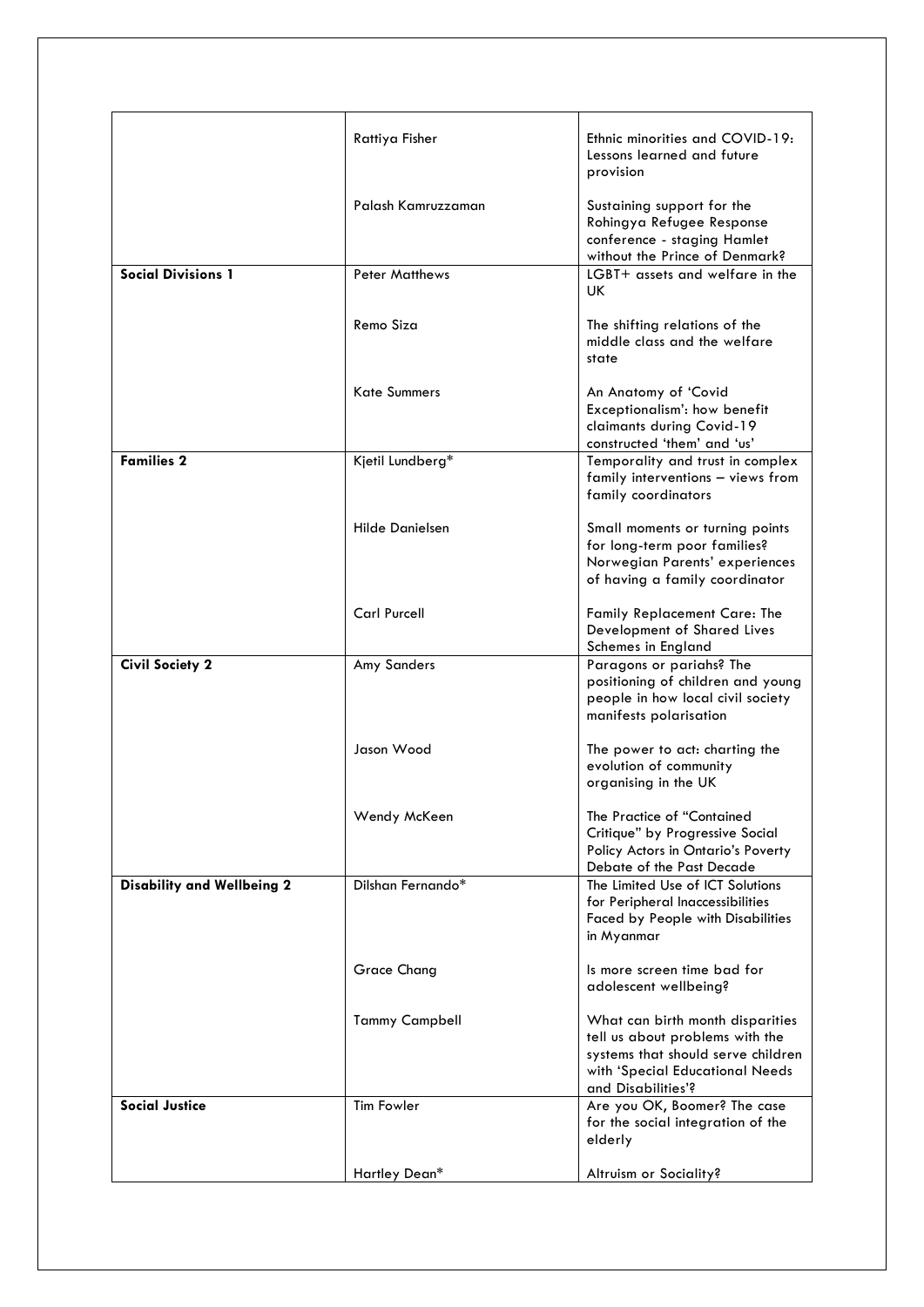|                                                                                            |                           | Questioning the essential<br>foundations of intergenerational<br>dependencies                                                                                        |
|--------------------------------------------------------------------------------------------|---------------------------|----------------------------------------------------------------------------------------------------------------------------------------------------------------------|
|                                                                                            | Gideon Calder             | <b>Children's Health and Opportunity</b><br>Pluralism                                                                                                                |
| <b>Older People and Veterans</b>                                                           | <b>Rosannah Hutton</b>    | "Prison ain't a place for older<br>guys:" Exploring how the<br>absence of a national policy<br>strategy for older prisoners has<br>translated into lived experience. |
|                                                                                            | Javiera Cartagena Farias* | Housing conditions and long-term<br>care needs in the older<br>population in England                                                                                 |
|                                                                                            | Steve Rolfe               | A satnav for veterans: Measuring<br>the social impact of a one-stop<br>shop for ex-Services personnel                                                                |
| Paper session 5: 15:15 - 16:45                                                             |                           |                                                                                                                                                                      |
| (Symposium)<br><b>Social Care Inequalities</b>                                             | Nicola Brimblecombe       | The social and economic<br>determinants of inequalities in<br>unpaid carer's health, employment<br>status and social isolation                                       |
|                                                                                            | Tania Burchardt           | Inequalities in care need, unmet<br>need and experience of services                                                                                                  |
|                                                                                            | Charlotte Paddison*       | How far how we come in<br>improving support for unpaid<br>carers? Understanding the gap<br>between policy ambition and<br>evidence of success                        |
| (Symposium)                                                                                | Jelena Sakure             | Introduction                                                                                                                                                         |
| Intergenerational research and<br>practice for sustaining social care<br>in the UK, part 2 | Lois Peach                | Researching intergenerational<br>inter/intra-action: Stories from a<br>'socially distanced'<br>intergenerational programme in<br>care home gardens                   |
|                                                                                            | Kate Howson               | Exploring the role and impact of<br>care staff in the IG care home<br>model                                                                                          |
| <b>Families 3</b>                                                                          | Sunwoo Ryu                | The politics of child-related cash<br>benefits in South Korea                                                                                                        |
|                                                                                            | Youngmin Seo*             | Assessing and Enabling Research<br>Use in Policymaking: Multiple<br>Case Studies of Birth Cohort<br>Study for Early Child & Family                                   |
|                                                                                            | Alexandra Chapman         | Why does Northern Ireland not<br>have a Childcare Strategy?                                                                                                          |
| <b>Policy Impacts</b>                                                                      | Nikhil Woodruff           | Effects of UK tax-benefit<br>programs on different age groups                                                                                                        |
|                                                                                            | <b>Budhi Dharma</b>       | Does Indonesia's Social<br>Protection System ensure<br>Indonesia achieving Indonesia<br>Emas (the Golden Indonesia) in<br>2045?                                      |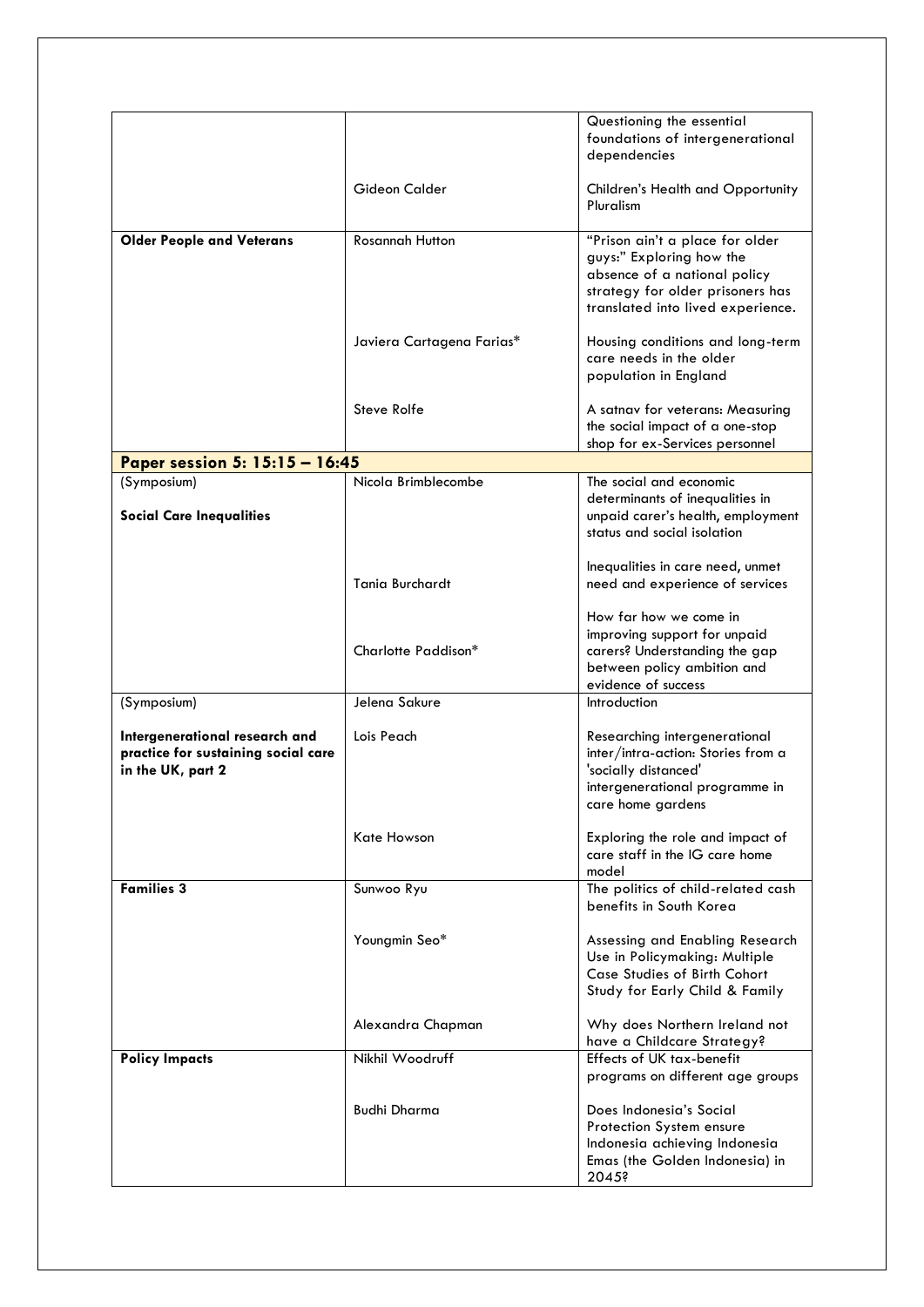|                        | Clementine Hill O'Connor* | An End to Policy Silos? Analysing<br>UK policy efforts to use complex<br>systems modelling to reduce<br>inequalities and achieve inclusive<br>growth         |
|------------------------|---------------------------|--------------------------------------------------------------------------------------------------------------------------------------------------------------|
| <b>Health 1</b>        | Volkan Yilmaz             | Changing relations between<br>government and private providers<br>in hybrid healthcare systems<br>during the COVID-19 pandemic                               |
|                        | Zeynep Kesici*            | Seeking healthcare in the Turkish<br>internal market: A study on breast<br>cancer patients                                                                   |
|                        | David Alemna*             | From Aggregations to Multimethod<br><b>Case Configurations. Case</b><br>Diversity in Quantitative Analysis<br>when explaining COVID-19<br><b>Fatalities</b>  |
| <b>Civil Society 3</b> | Nazli Kazanoglu           | Understanding the moral<br>economy of state-civil society<br>relationships: Islam, women's<br>NGOs and rights-based<br>advocacy in Turkey                    |
|                        | Chloe Alexander           | If social enterprise is the solution,<br>what is the social care problem?                                                                                    |
|                        | Matthew Barber-Rowell     | <b>Curating Spaces of Hope:</b><br>Exploring the potential for Faith<br>Based Organisations (FBOs) in a<br>post-Brexit and post-pandemic<br>policy landscape |
| Work 2                 | Nicola Yeates*            | What is global about youth<br>unemployment? Reflections from<br>a social policy study                                                                        |
|                        | Alessio Bertolini         | Platformising Informality, One<br>Gig at a Time                                                                                                              |
|                        | Vicente Silva             | The Schumpeterian consensus: the<br>new logic of global social policy<br>to face the fourth industrial<br>revolution                                         |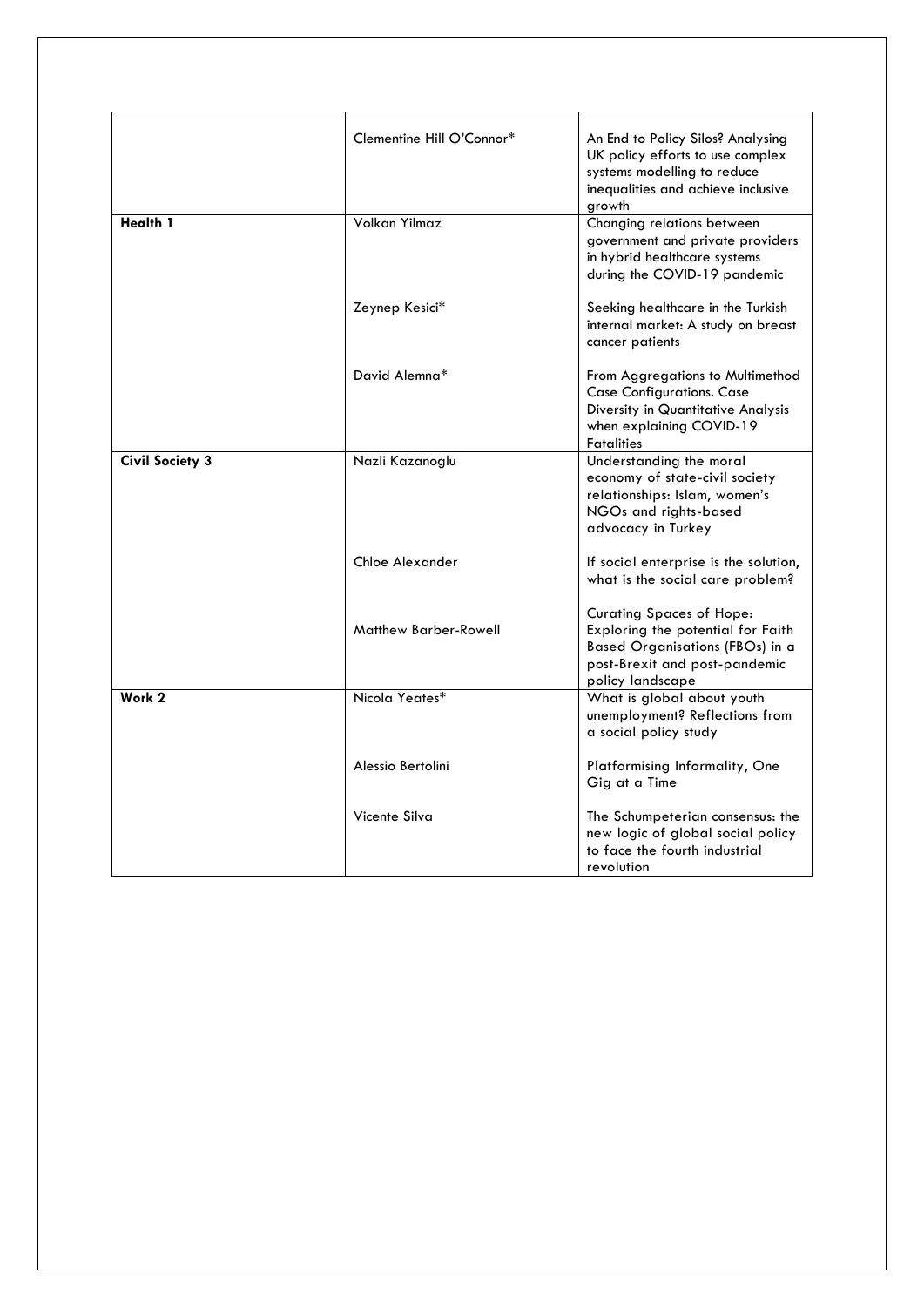| Paper session 6: 09:00 - 10:30                         |                                       |                                                                                                                                                                                   |
|--------------------------------------------------------|---------------------------------------|-----------------------------------------------------------------------------------------------------------------------------------------------------------------------------------|
| (Symposium)<br>Social Care in the 4 Nations of         | <b>Catherine Needham</b>              | Ending policy drift: England's<br>social care reform in comparative<br>perspective                                                                                                |
| the UK                                                 | <b>Tamara Mulherin</b>                | The b/order work of social care<br>managers in the seamful<br>carescapes of Scotland - insights<br>from a multi-sited,<br>interorganisational ethnography.                        |
|                                                        | Maria Cheshire-Allen                  | What is well-being in the context<br>of family care, and why does it<br>matter? - Findings from a<br>qualitative study in Wales                                                   |
|                                                        | Susan Hughes & Ann Marie Gray         | Developing Social Care Policy in a<br>Policy Vacuum: challenges and<br>opportunities in creating a<br>sustainable adult social care<br>system in Northern Ireland.                |
| (Symposium)                                            | Isabel Crowhurst*                     | Comparing the taxation of                                                                                                                                                         |
| <b>Taxation and Social Policy</b><br>Symposium 2       |                                       | commercial sex in Europe:<br>experiences and negotiations with<br>fiscal arrangements                                                                                             |
|                                                        | Sally Ruane*                          | Why have National Insurance<br>increases and the new Health and<br>Social Care Levy been<br>controversial?                                                                        |
|                                                        | Adrian Sinfield*                      | Analysing fiscal welfare and tax<br>expenditures - the value of new<br>sources                                                                                                    |
| <b>Cross-Generational Issues and</b><br><b>Impacts</b> | Jiaxin Liu                            | Two levels of agency: the<br>negotiation of intergenerational<br>support arrangement in Chinese<br>families.                                                                      |
|                                                        | Junko Yamashita                       | The Intersection of Care Regime<br>and Gender Regime: the Limited<br>Impact of the Expansion of Publicly<br>Funded Care on Women's<br>Responsibility of Multigenerational<br>Care |
|                                                        | Penelope Laycock                      | Impacts of substance use across<br>generations                                                                                                                                    |
| <b>Ethnicity and Migration 2</b>                       | <b>Ilona Pinter</b>                   | 'They know that they are not living<br>their childhood': Longitudinal<br>interviews with children and<br>parents receiving Asylum Support<br>in the UK                            |
|                                                        | Andrew Jolly                          | Children and Families who are<br>subject to immigration control:<br>Learning from Case Reviews                                                                                    |
|                                                        | Margaret Greenfields & David<br>Smith | Older EU migrants' access to<br>public services and support in the<br>post-Brexit Environment                                                                                     |

**Friday 8 July**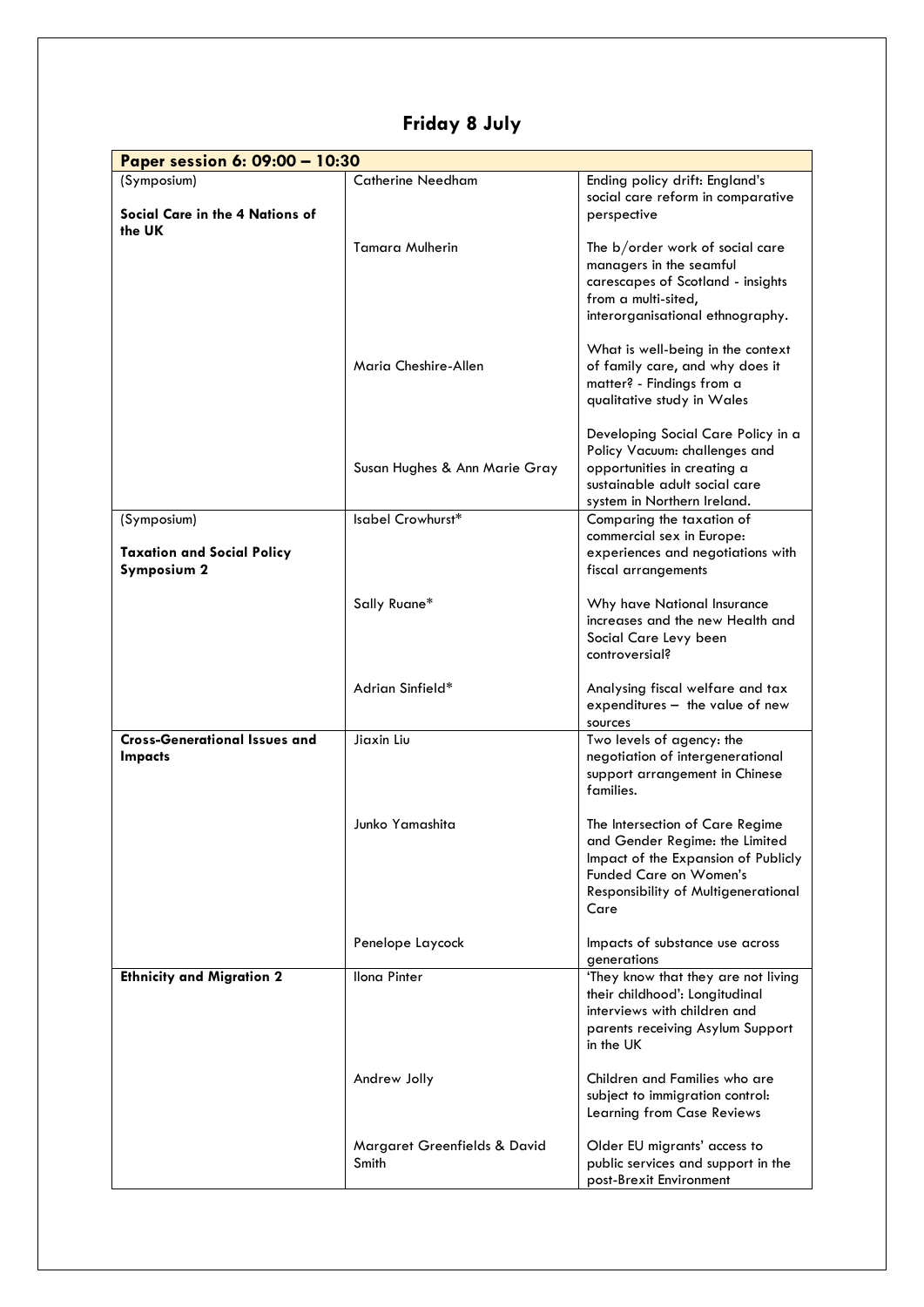| <b>Health 2</b>                                          | Volkan Yilmaz                                      | Populism, health and healthcare:<br>Towards a better understanding                                                                            |
|----------------------------------------------------------|----------------------------------------------------|-----------------------------------------------------------------------------------------------------------------------------------------------|
|                                                          | <b>Editor Musekiwa</b>                             | Personal Health Budgets: Exploring<br>how they deliver choice and<br>control for people with complex<br>healthcare needs.                     |
|                                                          | Talia Malinoff Nathan, Galia Fuchs<br>& Fany Yuval | <b>Municipal Management of Services</b><br>Supporting Residents' Healthy<br>Lifestyles in Normal Times and<br>Emergencies                     |
| <b>Social Divisions 2</b>                                | Sarah Pickering                                    | The 'perfect storm': food banks<br>and food insecurity during the<br>Covid-19 pandemic                                                        |
|                                                          | Vered Uziel                                        | The Impact of Public<br><b>Transportation on Gender Equality</b><br>in the Municipal Space                                                    |
|                                                          | Kathryn White                                      | Let Justice Roll Down Like Waters:<br>Eviction Reform and the<br>Experience of Justice for Low-<br>Wealth and Vulnerable Families             |
| <b>Social Care 2</b>                                     | Ming-Fang Chang                                    | Family Welfare or State Welfare?<br>Problem Construction in Long-Term<br>Care Policy: Comparing Taiwan<br>and Japan                           |
|                                                          | Nur Hairani Abd Rahman*                            | Availability of social care for<br>older persons in Malaysia:<br>addressing the needs to confront<br>ageing population phenomenon             |
|                                                          | Sigrid Betzelt                                     | Precarious support and its<br>emotional underpinnings. The<br>uneasy social care settlement in<br>21st century Germany                        |
| Paper session 7: 11:00 - 12:30                           |                                                    |                                                                                                                                               |
| (Symposium)<br><b>Social Care Inequalities</b>           | Nicola Brimblecombe                                | The social and economic<br>determinants of inequalities in<br>unpaid carers' health, employment<br>status and social isolation                |
|                                                          | <b>Tania Burchardt</b>                             | Inequalities in care need, unmet<br>need and experience of services                                                                           |
|                                                          | Charlotte Paddison*                                | How far how we come in<br>improving support for unpaid<br>carers? Understanding the gap<br>between policy ambition and<br>evidence of success |
| (Symposium)                                              | Hannah Aldridge*                                   | Your Work Your Way - the                                                                                                                      |
| <b>Social Security While Parenting</b><br>Young Children |                                                    | outcomes of an innovative work<br>support programme for potential<br>second earners from low-income<br>families                               |
|                                                          | Kitty Stewart & Kate Anderson                      | Parenting young children in larger<br>families on a low income: Findings<br>from a mixed methods project on                                   |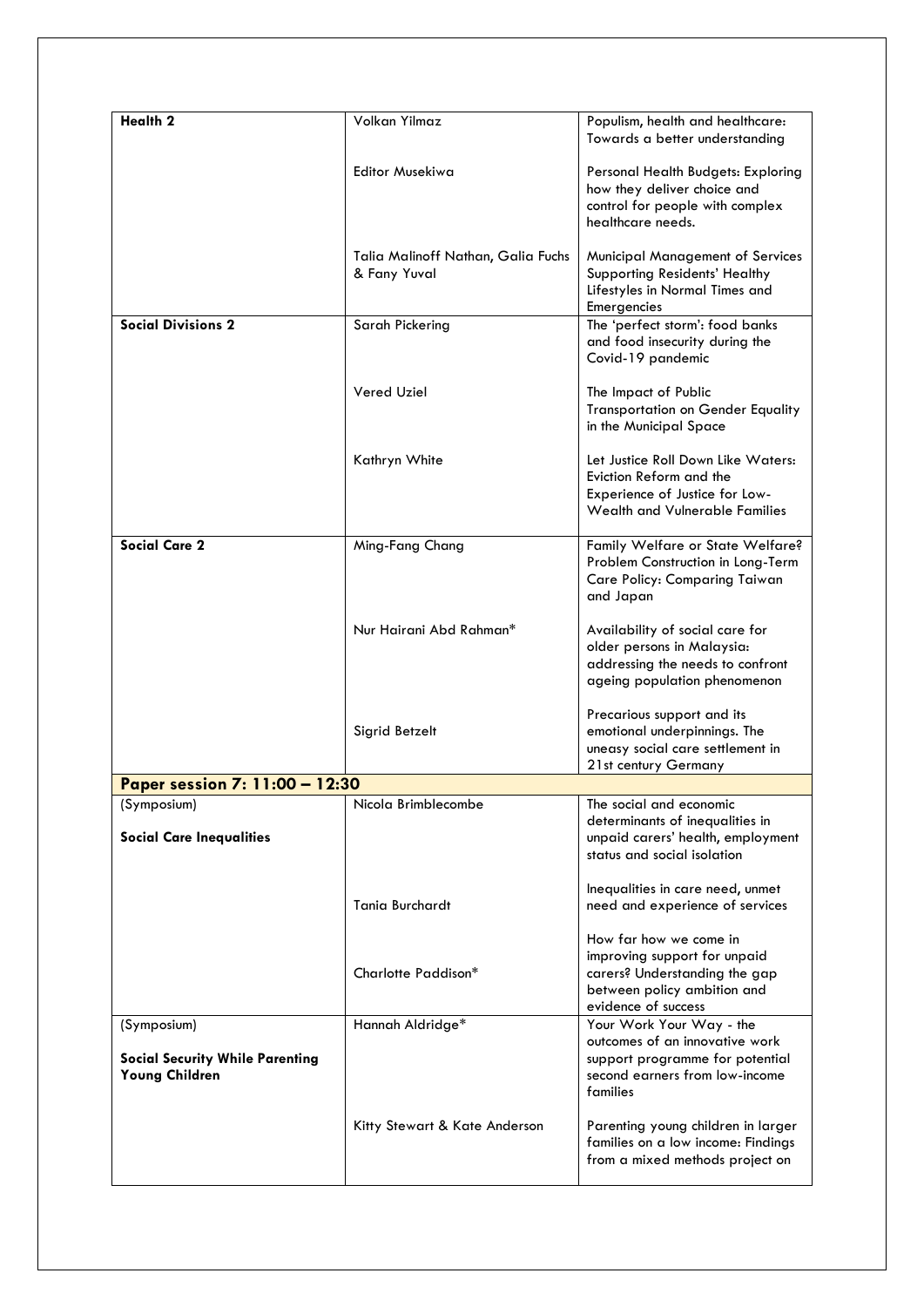|                                                |                          | the impact of the benefit cap and                                                                                                                                                |
|------------------------------------------------|--------------------------|----------------------------------------------------------------------------------------------------------------------------------------------------------------------------------|
|                                                | Marsha Wood*             | two-child limit                                                                                                                                                                  |
|                                                |                          | The experiences of young parents<br>claiming Universal Credit                                                                                                                    |
| <b>Dimensions of Social Policy</b><br>Analysis | Lee Gregory              | Applying factor analysis in the<br>study of social needs: exploring<br>unmet needs in Sutton Coldfield                                                                           |
|                                                | Martin Heneghan          | Bringing 'place' to the centre of<br>social policy studies                                                                                                                       |
|                                                | <b>Irit Porat</b>        | The Public Values of commercial<br>streets: Discretion and Adaptation<br>in municipal Inspection Styles                                                                          |
| <b>Families 4</b>                              | Helen Kowalewska         | Managing maternity leave: do<br>employers discriminate?                                                                                                                          |
|                                                | Daniel Wincott           | Policy ideas (only sometimes) stick:<br>generations of early childhood<br>education and care policy, policy<br>churn and transformational change                                 |
|                                                | Severin Rapp*            | Wealth distribution and household<br>economies of scale: Do families<br>matter for inequality?                                                                                   |
| <b>Welfare Reform</b>                          | Hefin Gwilym             | Beyond Austerity, Brexit and<br>Covid-19: Universal Basic Income<br>and the Societal Reset                                                                                       |
|                                                | Mark Simpson*            | Social security in a 'shared space':<br>the intergovernmental dimension to<br>welfare state devolution in the UK                                                                 |
|                                                | Ricardo Velazquez Leyer* | The Overhaul of Social Policy in<br>Mexico and the Covid-19<br>Pandemic: Expansion and<br>Retrenchment by a Leftist<br>Government                                                |
| <b>Health 3</b>                                | Ekin Ekici               | Where did it all go wrong?: An<br>examination of diabetes policy in<br>Turkey                                                                                                    |
|                                                | Anis Ben Brik            | Social Protection Responses to<br>COVID 19 Pandemic in Saudi<br>Arabia: Rethinking Policies to<br>Achieve Universal Coverage                                                     |
|                                                | Mu-Jeong Kho*            | Thorstein Veblen and Radical Turn:<br>How can the Crisis 'Covid-19<br>Pandemic' truly act as a Trigger<br>for Self-Organising a New<br>Resilient System of Public<br>Healthcare? |
| <b>Social Protection 2</b>                     | Meiling Ling*            | How Taiwan's National Pension<br>Insurance policy react to the<br>changing family structure                                                                                      |
|                                                | Akanksha Sanil           | COVID-19 and Inter-generational<br>Equity: Can Social Protection                                                                                                                 |
|                                                | Chris Q Smith            | Initiatives Transcend Caste Barriers<br>in India Pension Decision Making in<br>the New Retirement Landscape: A                                                                   |